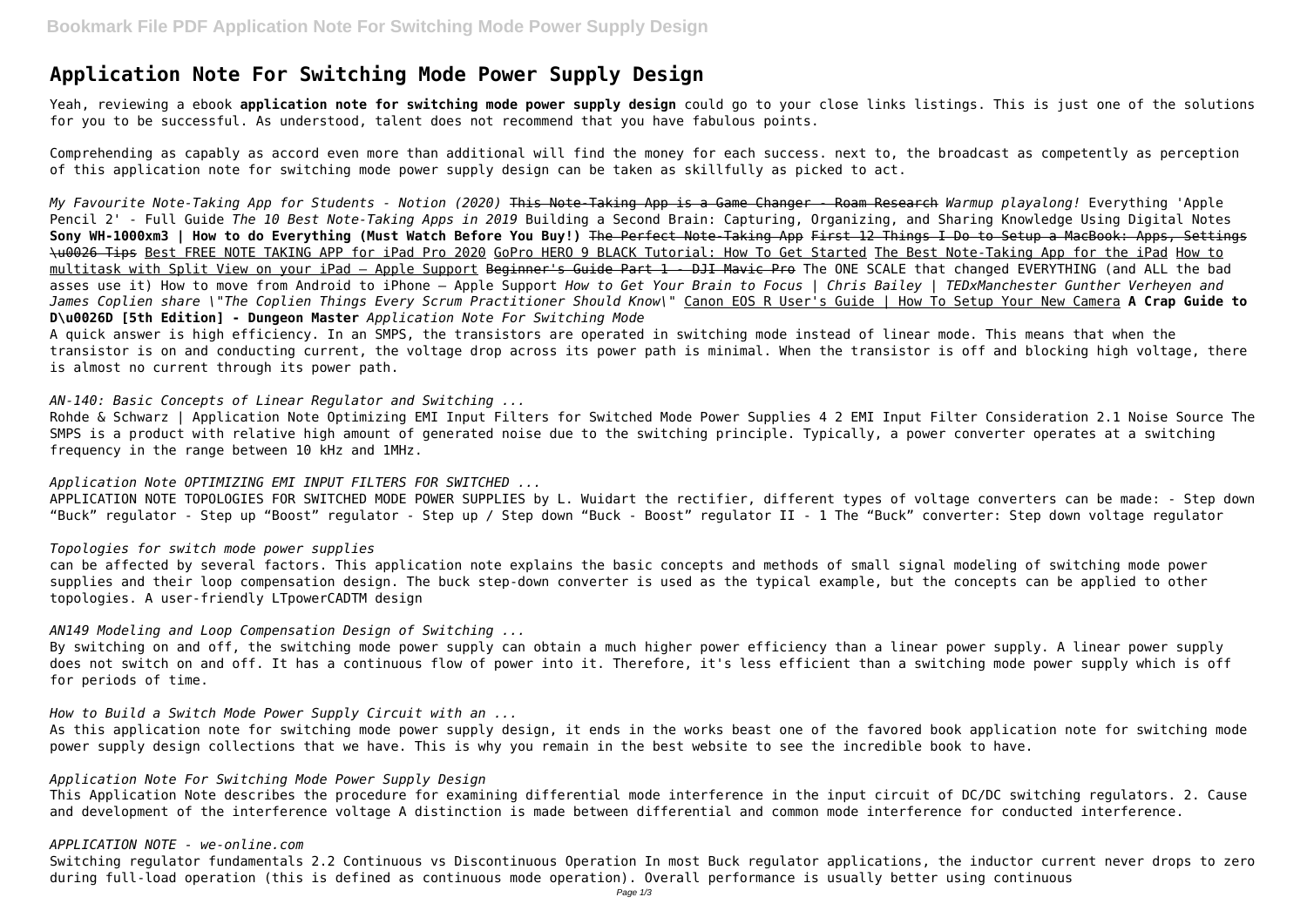## *Switching regulator fundamentals (Rev. C)*

devices and as switching devices implemented in a Switch Mode Power Supply (SMPS). Vishay Application Note AN-605 [1] provides a basic description of the MOSFET and the terminology behind the device, including definitions and physical structure. AN-850 [2] provides a broad, physical description of the switching process. This application note

## *Power MOSFET Basics: Understanding Gate Charge and Using ...*

• Applications related to the Internet of Things (IoT) 1) Standby power supply 2) Power supply for microcontrollers 3) Power supply for standalone sensors operating on a wired/wireless interface bus • USB-power supply embedded in a wall plug • Intelligent wall plug switched by wireless (with relay) • Metering applications

Abstract: This application note illustrates how to use the MAX668 boost circuit and the MAX1846 inverting circuit to implement a switch-mode power supply that provides a ±12V or ±15V at 0.5A output from a 4.5V to 12V input. Overview The switch-mode power-supply circuits illustrated in this application note provide a  $\pm 12V$  or  $\pm 15V$  at 0.5A

## *Application Note 3W flyback IoT off-line isolated power ...*

APPLICATION NOTE 4266 An Efficiency Primer for Switch-Mode, DC-DC Converter Power Supplies Abstract: Techniques for calculating and predicting efficiency losses in each component of a switch-mode power supply (SMPS) are detailed. In addition, features and techniques that improve switching regulator efficiency are discussed.

## *An Efficiency Primer for Switch-Mode, DC- - Maxim Integrated*

Download Free Application Note For Switching Mode Power Supply Design APPLICATION NOTE UC3842/3/4/5 PROVIDES LOW-COST CURRENT ... Partial linear mode operation – e-fuse, load-switch In e-fuse applications or load-switches the MOSFET can be used to maintain slow turn on avoiding high inrush currents. For e-fuse

## *Application Note For Switching Mode Power Supply Design*

# *±15V or ±12V Output Switch-Mode Power Supply Has Wide ...*

application note (p. 5) continued switchmode power supply transformer design. Every successful SMPS transformer design will use this figure, or one similar, as a basis for estimating core losses under continuous operating conditions. This figure relating core loss density to flux density and to fre-

*application note* Application Note AN-1162 Compensator Design Procedure for Buck ... with Voltage-Mode Error-Amplifier ... load/output current, switching frequency, input and output capacitance, and output inductance. Step 2 - Using (3) and (4) determine the power stage poles and zero

#### *Application Note AN-1162 - Infineon Technologies*

Application note 170W high input voltage two switch flyback based on L6565 and 1500V K5 MOSFETs Introduction This application note describes a DC-DC converter design based on ST L6565 quasi-resonant controller. The input voltage is from 400 V to 1200 V, but can be scaled to any higher or lower value, as are the output voltage and output power.

#### *AN5287 Application note - STMicroelectronics*

Transistors are employed here as well, but instead of being used in a linear variable resistor mode, they are utilized in switched mode as switches that are either in the ON or OFF state. When ON, a switch drops very little voltage across it, and when OFF, it passes very little or no current.

# *Advantages of Switching Regulators Over Linear Regulation ...*

You can also download this Application Note. Specifying Battery Chargers and Alternators for Inverters . Switching Power Supplies and RF noise. 1. Switched mode power supplies (SMPS) employ high frequency switching and thus, are a source of radio interference, a recipient of radio interference and a conduit of radio interference. (Older linear type transformer based power supplies do not employ high frequency switching voltages and will be quieter as compared to switching type of supplies).

*Application Notes | Samlex America*